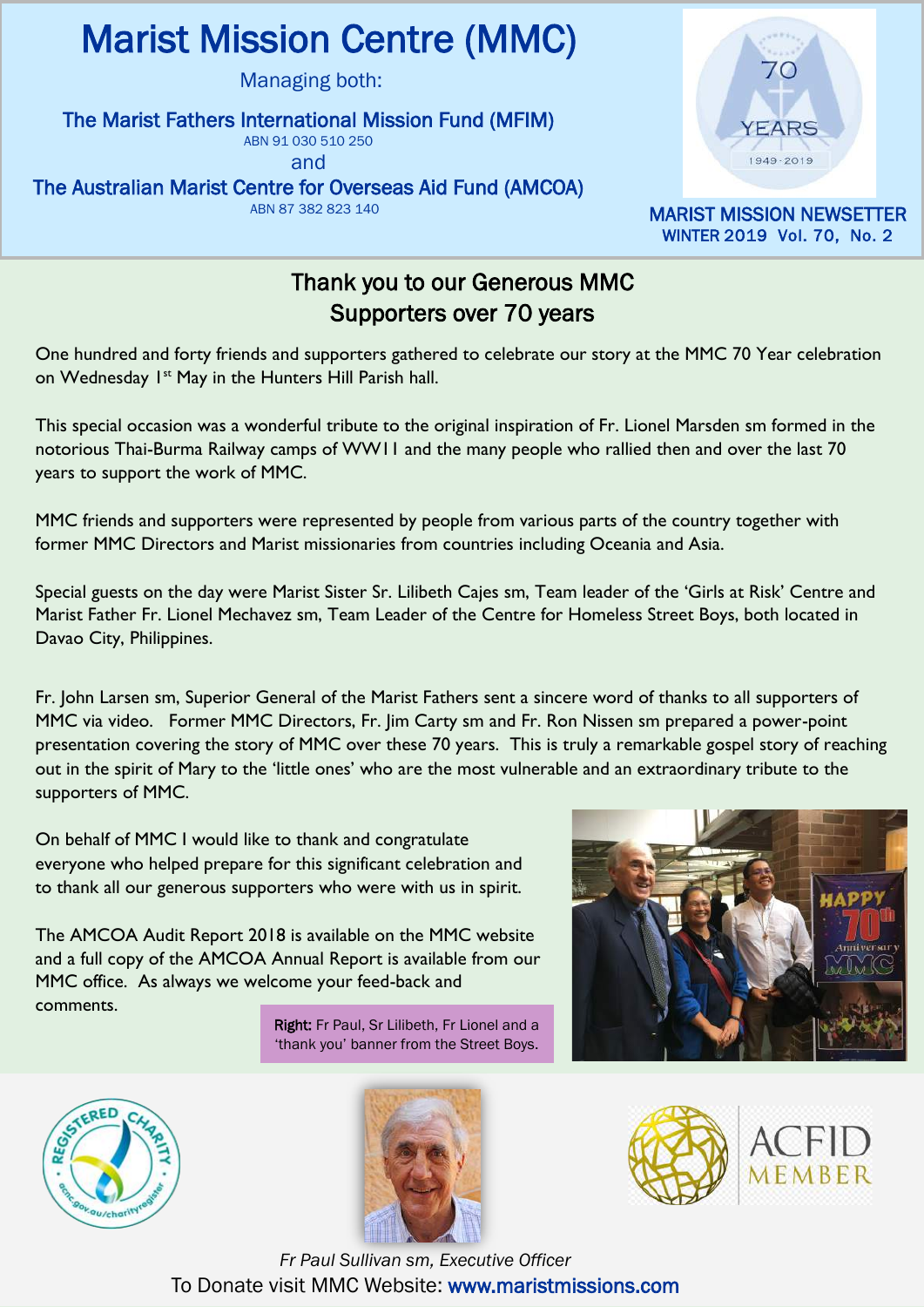#### Bangladesh: Anondo Neer - House of Joy

#### AMCOA Project



The House of Joy is a safe place for children and young adults with physical and intellectual disabilities living in a culture where they are often abandoned by their families. Sr Julienne and the Marist Missionary Sisters offer these children and their families a future with hope.

> A new way of looking at life

This little boy spent all his time lying down when he first arrived at Anondo Neer with his mother. He is now doing exercises to strengthen his spine and muscles. A few months ago a special chair was made for him that gives him the support to sit up and enjoy the world around him.

Solomon Islands: Wainoni Bay - Cycling for Children

#### AMCOA Project

Thanks to your generous support work is well under way to upgrade the school facilities in this remote community in the Solomon Islands. The school Dining Room is a good place to start – and more work is being planned.

#### MFIM Project **Bougainville: Fr Dylan Hatobu sm**

Fr. Dylan is a Marist priest from Bougainville studying at the Australian Catholic University in Brisbane to gain a dual degree – Bachelor of Teaching and a Bachelor of Arts. He is being supported by MMC. He is living in our Marist community in Brisbane, doing some chaplaincy work at ACU and networking with the vibrant Pacific community in Brisbane.



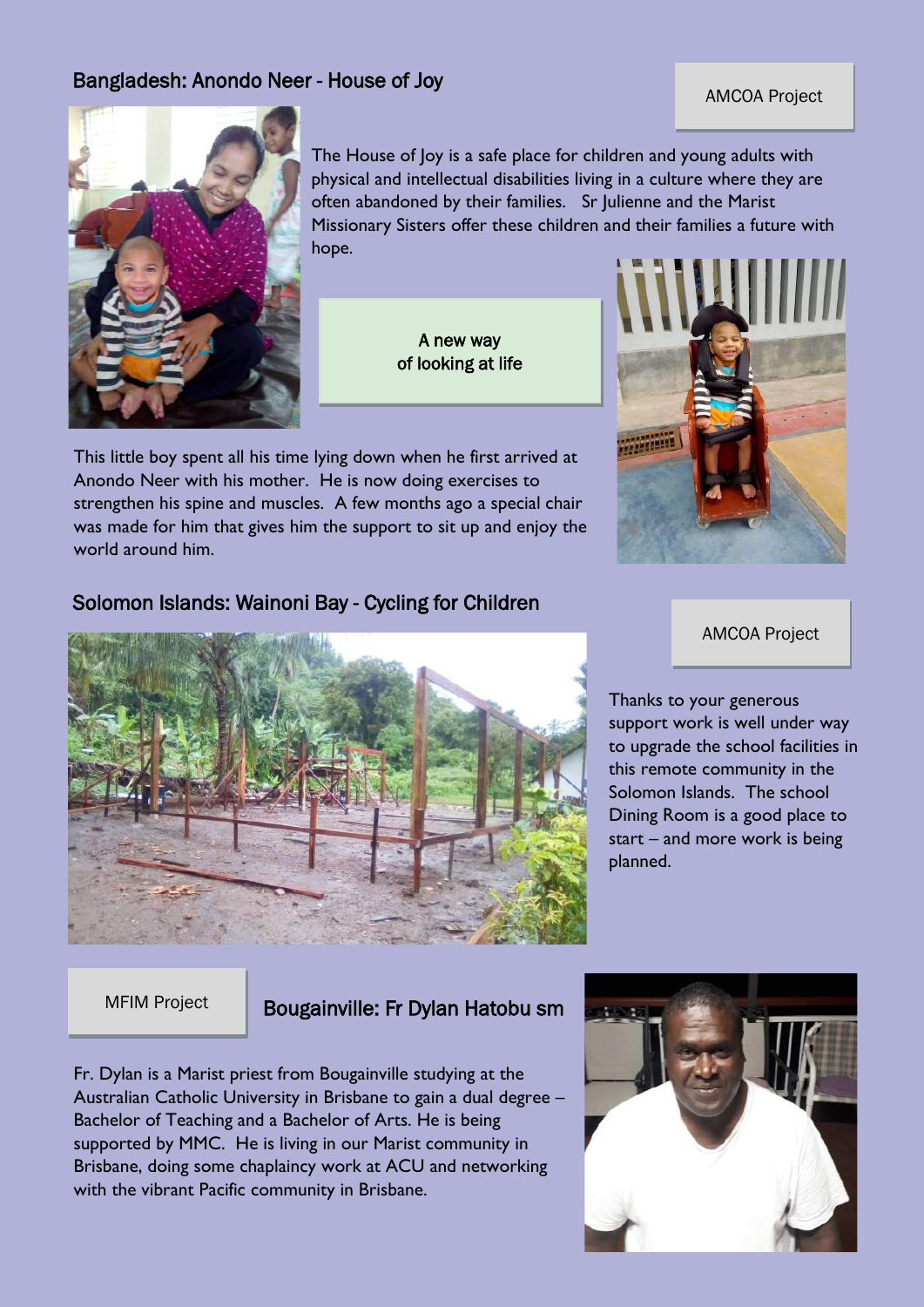# Celebrating MMC over 70 Years

## THANK YOU TO OUR GENEROUS SUPPORTERS



Above: Fr Paul introduces former MMC Directors or their family representatives and staff (left side) and past and present Marist missionaries (right side) to MMC supporters.



Above: Fr Lionel thanking generous supporters from the Marist laity group.





Above: Fr Michael Rego sm with supporters from the Burmese community living in Sydney.



Left: Fr Lionel sharing stories of his ministry with the Homeless Street Boys in the Philippines.